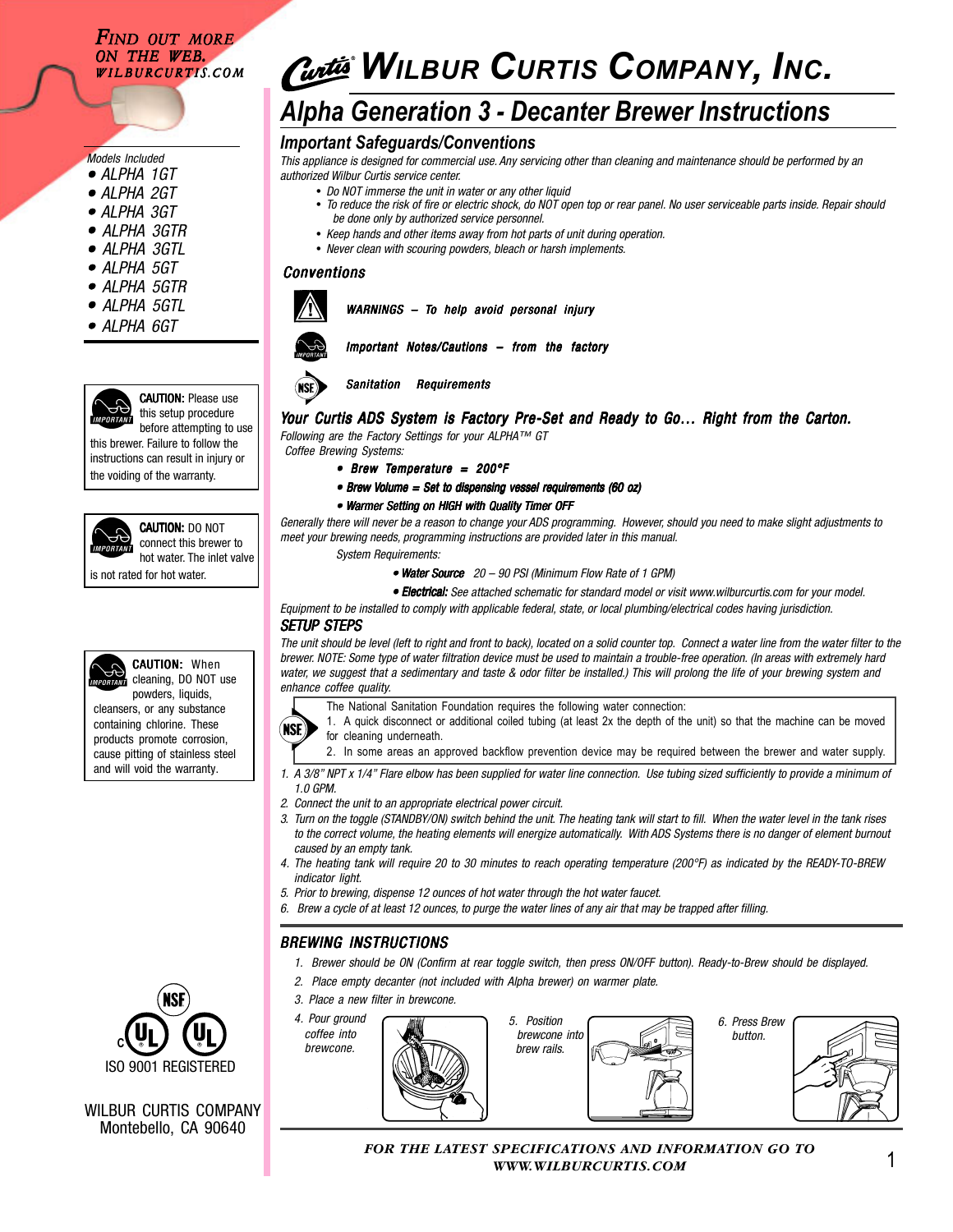| <b>QUICK START</b><br><b>ALPHA GT</b>                                                                                                                                                                                                                                                                                                                                                                                                                                                                                                                                                                                                                                                                                                                                                                                                                                                                                                                                                                                                                             |
|-------------------------------------------------------------------------------------------------------------------------------------------------------------------------------------------------------------------------------------------------------------------------------------------------------------------------------------------------------------------------------------------------------------------------------------------------------------------------------------------------------------------------------------------------------------------------------------------------------------------------------------------------------------------------------------------------------------------------------------------------------------------------------------------------------------------------------------------------------------------------------------------------------------------------------------------------------------------------------------------------------------------------------------------------------------------|
| Your Curtis ADS System is Factory Pre-Set for Optimum Performance.<br>After connection to water and power; the rear toggle switch must be on. You will hear a beep sound, indicating power is available to the controller.                                                                                                                                                                                                                                                                                                                                                                                                                                                                                                                                                                                                                                                                                                                                                                                                                                        |
| $<$ ALP3/4/5 $>$<br>WILBUR CURTIS<br>WILBUR CURTIS<br>The control displays<br>. Press ON/OFF button and the screen will display<br>. After three seconds,<br>is displayed.<br><b>FILLING</b><br><b>WILBUR CURTIS</b>                                                                                                                                                                                                                                                                                                                                                                                                                                                                                                                                                                                                                                                                                                                                                                                                                                              |
| <b>WILBUR CURTIS</b><br>Water will fill the tank (approximately 2-3 minutes depending on water flow rate). When the proper level is reached<br>will appear on the screen. It takes<br><b>HEATING</b><br>approximately 20 minutes to reach setpoint temperature of 200°F.                                                                                                                                                                                                                                                                                                                                                                                                                                                                                                                                                                                                                                                                                                                                                                                          |
| WILBUR CURTIS<br>Control will display<br>when temperature reaches the setpoint (200°F). Unit is now ready to brew.<br><b>READY TO BREW</b>                                                                                                                                                                                                                                                                                                                                                                                                                                                                                                                                                                                                                                                                                                                                                                                                                                                                                                                        |
| To Go Into Programming<br>Turn off (dark display) by pressing ON/OFF button (yellow). Press and hold BREW button (green) and then press and release ON/OFF button (yellow).                                                                                                                                                                                                                                                                                                                                                                                                                                                                                                                                                                                                                                                                                                                                                                                                                                                                                       |
| <b>ENTERING PROGRAM</b><br><b>ENTER CODE</b><br>Continue holding BREW button. Display will read<br>wait until<br>is displayed Enter the 4-digit access code, the digits 1-4 correspond to the<br><b>MODF</b><br>buttons (see illustration below).                                                                                                                                                                                                                                                                                                                                                                                                                                                                                                                                                                                                                                                                                                                                                                                                                 |
| PROGRAM MENUS<br>< SELECT ><br>The default code set at the factory is 1-2-3-4. Then<br>will be displayed.<br>Contro                                                                                                                                                                                                                                                                                                                                                                                                                                                                                                                                                                                                                                                                                                                                                                                                                                                                                                                                               |
| <b>Entering Program Mode</b><br>All programming selections are performed with the three center buttons.<br>The symbols below the buttons are:                                                                                                                                                                                                                                                                                                                                                                                                                                                                                                                                                                                                                                                                                                                                                                                                                                                                                                                     |
| Ω<br>Scroll LEFT                                                                                                                                                                                                                                                                                                                                                                                                                                                                                                                                                                                                                                                                                                                                                                                                                                                                                                                                                                                                                                                  |
| SELECTION or ENTER to save new parameter<br>$\odot$<br><b>BREW</b><br>▷<br><b>Scroll RIGHT</b>                                                                                                                                                                                                                                                                                                                                                                                                                                                                                                                                                                                                                                                                                                                                                                                                                                                                                                                                                                    |
| <b>Exit</b> Press $\odot$ to select, exits program mode and returns unit to operation.<br>$\left[3\right]$<br>$\mathbf{1}$<br>$\mathbf 2$<br>$\mathbf{4}$                                                                                                                                                                                                                                                                                                                                                                                                                                                                                                                                                                                                                                                                                                                                                                                                                                                                                                         |
| Model Select - Always perform this first. This feature re-sets all settings to the factory defaults.<br>Scroll through menu to Model Select. Choices are ALPHA-1, ALPHA-2, ALPHA-3/4/5, Airpot Brewer and Thermo-Alpha. Select only ALPHA-1, ALPHA-2 or ALPHA-3/4/5.                                                                                                                                                                                                                                                                                                                                                                                                                                                                                                                                                                                                                                                                                                                                                                                              |
| <b>PROGRAM MENUS</b><br>Brew Volume (Factory set to 60 oz.)<br>Selecting Brew by Volume or Brew by Time depends on whether you know your brew time before starting.<br>During actual brew cycle a<br>From Program Menus press > display will now show the next feature.<br>2-minute drip mode is added to<br>the brew time. The programmed<br>Brew by Volume: Press ⊙ to Select, Display will now show Push START To Begin Press the BREW button then hot water starts running, when desired<br>water level compensates for back<br>volume is reached press BREW button again to stop the flow. Now the volume has been set. Pressing> button will display the subsequent menu features.<br>to back brewing in Delta 3 to allow<br>Next item in the sequence is <b>Brew by Time.</b> Press $\odot$ to Select to change the brew time. Display will now show the current time. By pressing < or > you can<br>for an increase of water volume.<br>toggle back and forth from minutes to seconds to exit (ex). Change the time or set and exit by pressing $\odot$ . |
| Temperature (Factory set to 200°F)<br>Press⊙ to Select. Press< or> to move to desired temperature and then⊙ to set. Temperature is programmable from 170°F to 204°F in 2-degree increments.                                                                                                                                                                                                                                                                                                                                                                                                                                                                                                                                                                                                                                                                                                                                                                                                                                                                       |
| <b>Energy Save Mode (Factory set to OFF)</b><br>Press $\odot$ to Select, < or > ON, OFF or ON 140°F, $\odot$ to set. When in ON, unit will automatically shut off 4 hours from last brew. When feature is OFF, unit does not have the energy saving mode.<br>In the ON 140°F position, temperature goes down to 140°F. if unit has not brewed in 4 hours. This feature will save energy by not heating the tank during periods of non-operation.                                                                                                                                                                                                                                                                                                                                                                                                                                                                                                                                                                                                                  |
| Brew Count Odom.<br>Press ⊙ to display total brew cycles. Press ex or Reset                                                                                                                                                                                                                                                                                                                                                                                                                                                                                                                                                                                                                                                                                                                                                                                                                                                                                                                                                                                       |
| Pre-Infusion (Factory set to OFF)<br>Press $\odot$ to Select. Current setting in seconds is displayed < to decrease or select > to increase (range from OFF to 10 through 60 seconds), $\odot$ to set.                                                                                                                                                                                                                                                                                                                                                                                                                                                                                                                                                                                                                                                                                                                                                                                                                                                            |
| If Pre-infusion is selected (ON), Cold Brew Lock is set to Delta 1 within 5°F of set point and Cold Brew Lock is dissappears from the list of program selections. When Pre-infusion is ON, Pulse Brew<br>dissappears from the list of program selections.<br>MPORTAN                                                                                                                                                                                                                                                                                                                                                                                                                                                                                                                                                                                                                                                                                                                                                                                              |
| <b>Brew Count Total</b><br>Press⊙ to Select, Shows total gallons and total brew cycles on the unit. Not resettable.<br>Cold Brew Lock (Factory set to OFF)<br>Press $\odot$ to select, $\lt$ or $>$ to select desired setting (CBL 5, 15 or OFF), $\odot$ to set.                                                                                                                                                                                                                                                                                                                                                                                                                                                                                                                                                                                                                                                                                                                                                                                                 |
| The Cold Brew Lock feature allows the brewer to brew at three different temperature levels from the actual set point. The first setting is within 5 degrees of set point, next is within 15 degrees of set point, OFF<br>is within 30 degrees of set point for the Ready to Brew message, however it will brew at any temperature. This feature will operate after initialization to set temperature after the rear standby toggle switch is                                                                                                                                                                                                                                                                                                                                                                                                                                                                                                                                                                                                                      |
| reset to ON.<br>Master Reset<br>Press ⊙ to display <b>Are You Sure?</b>                                                                                                                                                                                                                                                                                                                                                                                                                                                                                                                                                                                                                                                                                                                                                                                                                                                                                                                                                                                           |
| Then $\lt$ for <b>Yes</b> , $\gt$ for <b>No</b> .<br>Brewer factory defaults are then reset.                                                                                                                                                                                                                                                                                                                                                                                                                                                                                                                                                                                                                                                                                                                                                                                                                                                                                                                                                                      |
| Service Call (Phone number Factory set to [800] 995-0417)<br>Press © to display number and change number or < to move place and EX to exit when complete This number will be displayed during a Heating system SENSOR ERROR or during a WATER ERROR.<br>Access Code (Factory set to 1-2-3-4)                                                                                                                                                                                                                                                                                                                                                                                                                                                                                                                                                                                                                                                                                                                                                                      |
| Press $\odot$ to display number and change number, (the number can be change 1 to 4) or < to move place and ex to exit when complete.<br><b>Banner Name</b> (Factory set to WILBUR CURTIS)<br>Press $\odot$ to display letters and change letters or < to move place and EX to exit when complete                                                                                                                                                                                                                                                                                                                                                                                                                                                                                                                                                                                                                                                                                                                                                                 |

*This feature allows up to 14 letters to be programmed for company name or regional name. Programming all blanks disables Banner Name. If programmed, Banner Name is displayed every 5 sec. on and off. Warmers Auto OFF (Factory set to Disable)*

*Press* ~ *to Select. Press* < *or* > *to move to desired time and then* ~ *to set. Timer is programmable from 2 to 4 hours in one hour increments or OFF.*

*P-Maintenance (Factory set to OFF)*

 $Press$  $\odot$  to Select, Set gallons brewed to indicate P-Maintenance. Press < or > to adjust from Off to 3000 gallons. Press  $\odot$  to exit.

*Beeper On/Off (Factory set to ON)*

*Press*  $\odot$  to display ON or OFF. Pressing either < or > toggles between on and off.  $\odot$  to set.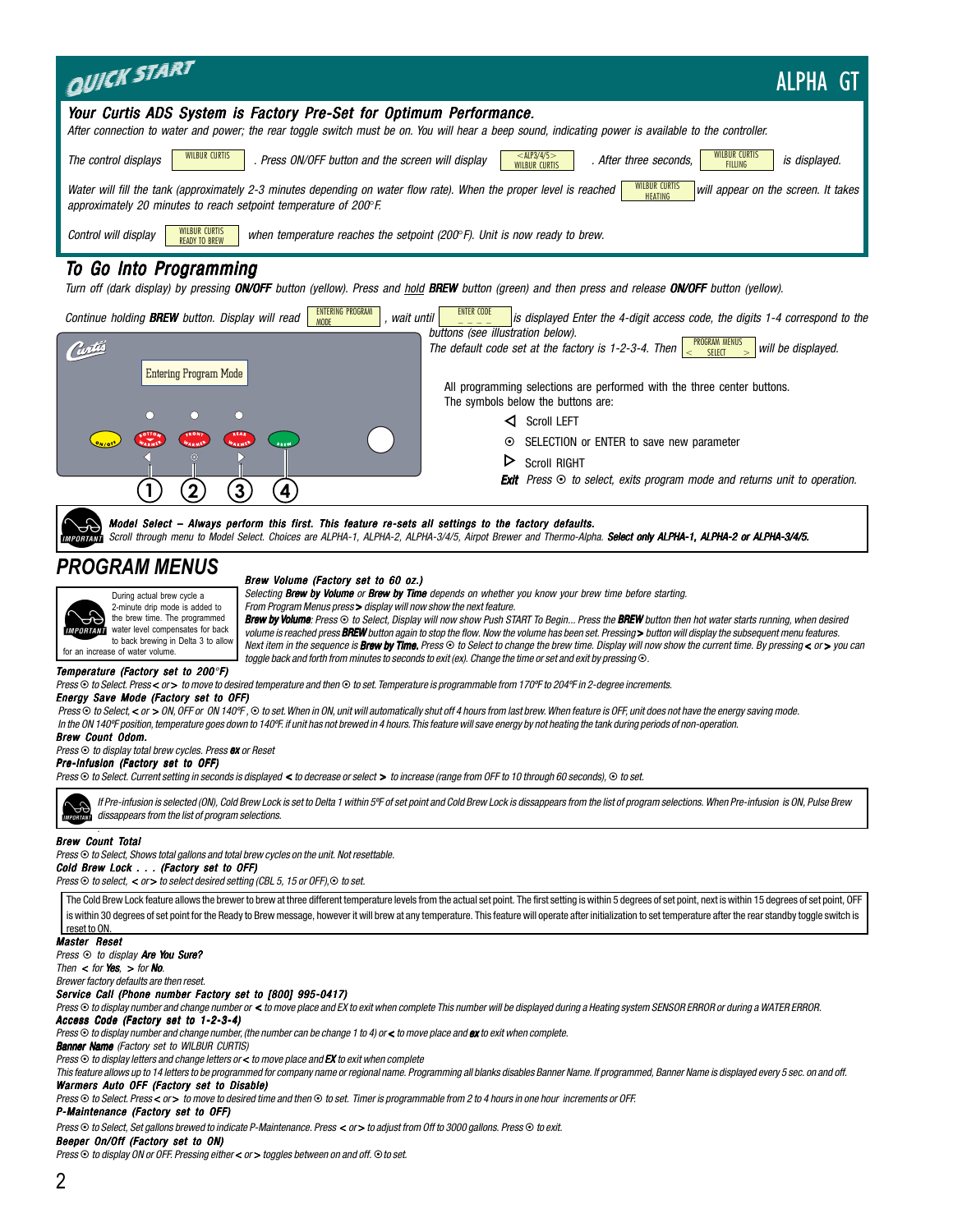#### *Pulse Brew (Factory setting OFF)*

*Press* ⊙ *to select, < or > to select OFF or one of four pulse patterns (A to D)*.

#### *Guidelines for Pulse Brew:*

*This feature allows tuning of the coffee flavor. This option should only be used with the standard Gray or Purple AFS sprayheads. The pot level should always be set first with this option OFF. Depending on your grind profile and water conditions, the three Pulse Brew options help "tune" or change the coffee flavor. Filter Pack type coffees typically extract better with the A and B pulse setting. Decaffienated coffees typically extract better with the B pulse setting. High-Yield coffees typically extract better with the C pulse setting. Of course, any of the A, B or C settings may be used to suit your taste profile.*

If Pulse Brew is selected (ON), Cold Brew Lock is set to Delta 1 within 5ºF of set point and Cold Brew Lock disappears from the list of program selections. When Pulse Brew is ON, Pre-infusion disappears from the list of program selections.

#### *Model Select*

Press © to select, < or > to select model. The selections are: ALPHA-1, ALPHA-2, ALPHA-3/4/5, Airpot Brewer, Thermo-Alpha. For the TA60GT. Press © to set. This will reset all settings to the new *model defaults.*

#### *Exit*

*Press*  $\odot$  *to select, exits program mode and returns unit to operation.* 

#### **Warmer Temperature Control**

Turn on brewer at the control panel ON/OFF button. Warmer button should be OFF (LED off). Press and hold desired WARMER button. Screen will display current setting in % of power. Press<or> to increase or *decrease power to warmer (50% to 100% in 10% increments). Press*  $\odot$  to set.

#### *Tank Temperature Check*

*Turn on brewer at the control panel ON/OFF button. Press and hold* 3 *button (see illustration, page 2) for 5 seconds. Water Temperature will be displayed (temperature in heating tank).* NOTE: *Alpha 3GT ONLY: when checking tank temperature, first make sure REAR warmer is ON (red LED on) and then press* 3 *for 5 seconds to display tank temperature.*